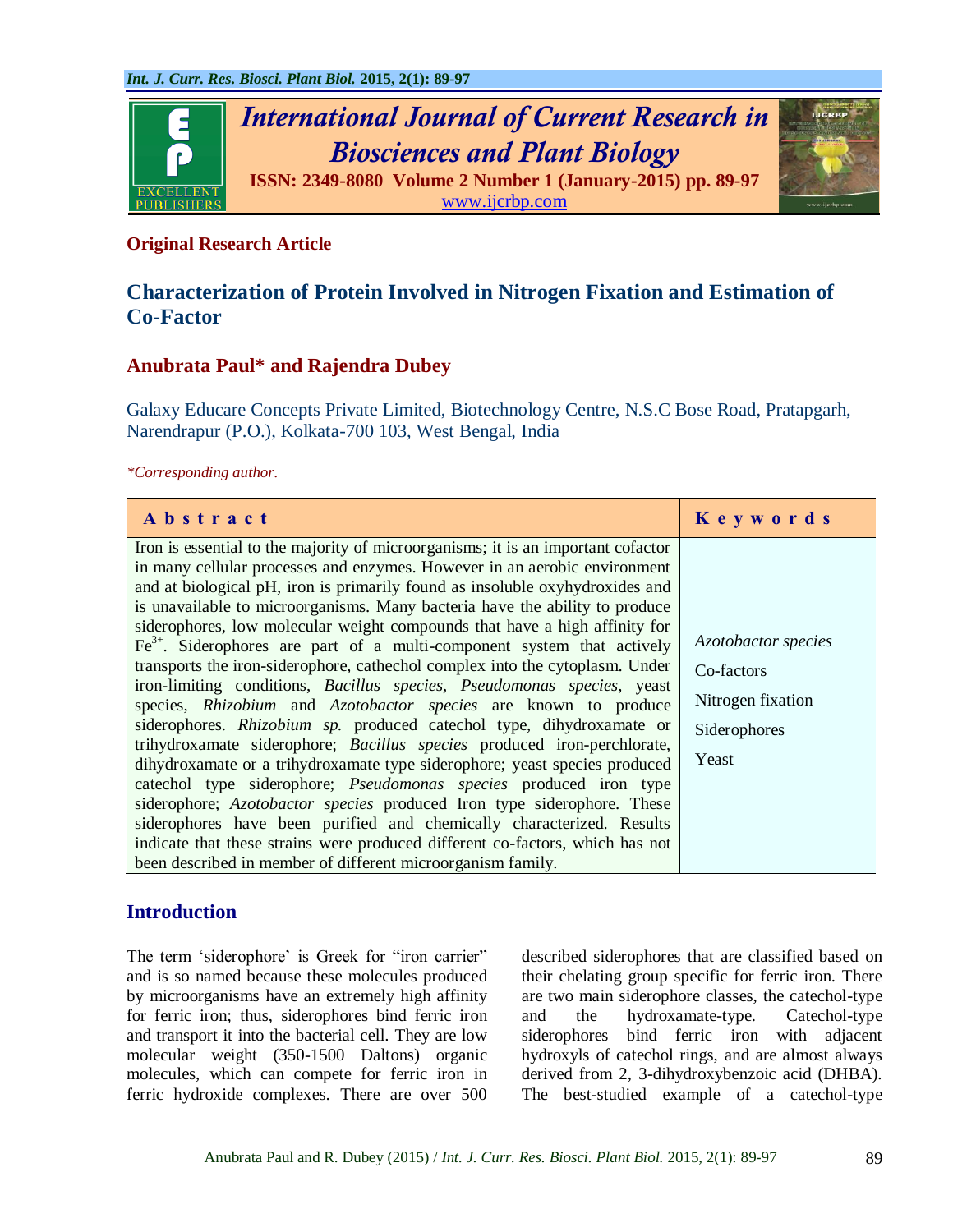siderophore is enterobactin, which is produced by *E. coli* (Brickman and McIntosh, 1992; Chakraborty et al., 2003; Furrer et al., 2002; Raymond et al., 2003; Sprencelet al., 2000).

Nitrogenase protein of different microorganisms is characterized by two-dimensional polyacrylamide gel electrophoresis. These strains are tested further by *in vitro* acetylene reduction assays. Nitrogenase component is required for the iron- cathechol cofactor, which is a part of the active site of nitrogenase. Nitrogenase is required for N2 fixation *in vivo* but not for N2 fixation *in vitro*. Iron is a vital element required by virtually all living organisms including bacteria, fungi with the exception of only a few, including *Streptococcus sanguis,* some *Lactobacillus* species, and *Borrelia burgdorferi* (Guiseppi and Fridovich, 1982; Archibald, 1983). It is important in many cellular processes including the electron transport chain and in deoxyribonucleotide synthesis and acts as a cofactor for many enzymes, such as ribotidereductase, nitrogenase, peroxidase, catalase, and succinic dehydrogenase .It is the fourth most abundant element in the earth"s crust following oxygen, silicon, and aluminum. However, at biological pH and under aerobic conditions, iron is oxidized to insoluble oxyhydroxides polymers, which are unavailable to a microorganism. Many nitrogen fixing microorganism are also known to produce siderophores and the present study is aimed to focus on the siderophore mediated iron-transport system of selective microorganisms*.*

## **Materials and methods**

### **Protein estimation**

Protein in different microbial samples was estimated by adopting Lowry"s method.

### **Sonication process**

The samples from each large production conical flask were collected and kept in to the small beaker and kept for 1 h in rotary shaker with ice cubes and centrifuged tubes were taken and centrifuged for 10 min at 10000 rpm speed. Then the supernatant of the samples were discarded and added lysis buffer and continued the process for 3 times. Then after that the supernatants were collected and go for further experiments. The lysis buffer (Potassium Phosphate- 40mM, Sodium Phosphate -30Mm, Sodium Chloride-400mM, Tris-HCl- 25mM, pH- 7) is used for sonication of the samples.

### **Microorganism strains and growth conditions**

The different microorganism stains are obtained from the different culture media. The culture was grown for 24-48 h at 28°C.

*Congo red dgar:* The culture was maintained on a modified Mannitol Yeast Agar supplemented with Congo red dye. This is used because rhizobia do not generally take up this dye as readily as other organisms, which can help identification if a contaminant is present. This media has the following composition: (1% Mannitol, 0.05%  $K_2HPO_4$ , 0.02%  $MgSO_4 \cdot 7H_2O$ , 0.01% NaCl, 0.1% Yeast Extract (Difco), and 3% Bacto-agar (Difco). A volume of 0.25 ml of 1% Congo red solution was added per 100 ml of media prepared. The pH of the media was brought to 6.8 with 6 M NaOH before autoclaving. Both agar plates and slants were prepared from this medium. *Rhizobium* stain was incubated for 48 h at 28°C.

*N free Mannitol agar media:* The culture is maintained on N free Mannitol agar media (Mannitol =10 g, CaCO3 =5 g, K<sub>2</sub>HPO<sub>4</sub> =0.5 g,  $MgSO<sub>4</sub>$ .7H<sub>2</sub>O = 0.2 g, NaCl= 0.2 g, ferric chloride (Trace), MnSO4.4H2O (Trace), distilled water  $=1000$  ml). This media was used for the large production of *Azotobacter species.* The pH of the media was brought to 7 before autoclaving and incubated for 48 h at 28ºC.

*Pikovskaya's broth:* The culture was maintained on N free Mannitol agar media  $[Ca_3(PO_4)$  2- 5.0 g,  $(NH_4)_{2}SO_4$ - 0.5 g, KCl -0.2 g, MgSO<sub>4</sub>. 7H<sub>2</sub>O- 0.1 g, MnSO<sub>4</sub>- Trace, FeSO<sub>4</sub>- Trace, yeast extract- 0.5 g, distilled water-1000 ml). This media was used for the large production of phosphate solubilizing bacteria, *Bacillus sp.* and *Pseudomonas sp.* The pH of the media is brought to 7 before autoclaving and incubated for 48 hours at 28ºC.

*Yeast extract broth:* YEPD or yeast extract peptone dextrose, also often abbreviated as YPD, was a complete medium for yeast growth. The composition of the media was yeast extract, peptone, double-distilled water and glucose or dextrose and used as solid medium by including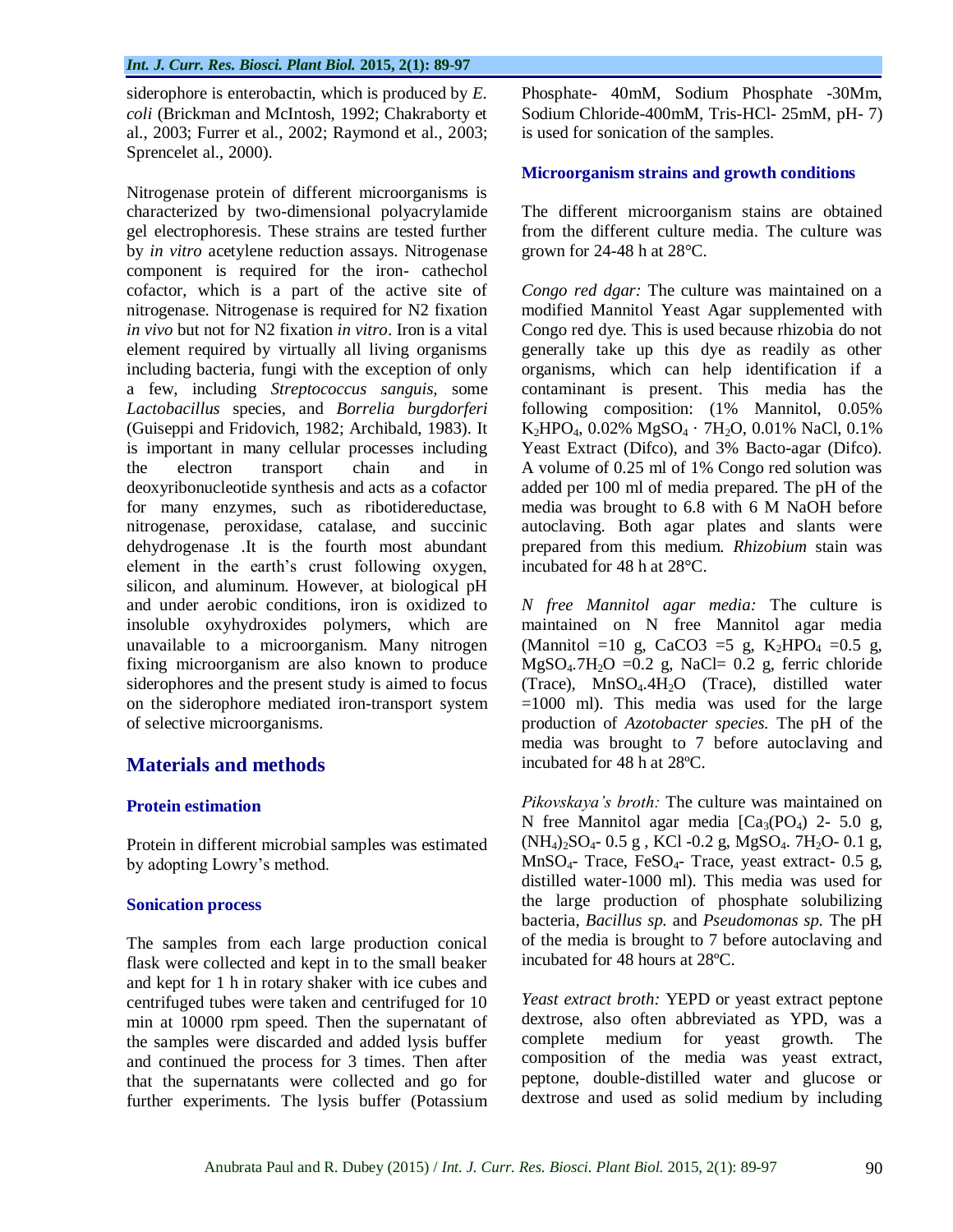agar. The YEPD typically contained all the amino acids necessary for growth. By being a complete medium, YEPD cannot be used as a selection medium to test for auxotrophs. Instead, YEPD is used as a growth medium to grow yeast cultures. The agar version of YEPD typically consisted of .3% (mass/volume) yeast extract, 1% peptone, 1% glucose/dextrose and 2% agar with the rest being distilled water. The broth version of YEPD typically contained 1% yeast extract, 2% peptone, 2% glucose/dextrose with distilled water.

*Glycerol stocks:* Glycerol stock cultures of this strain were also prepared and stored at -80°C. Cultures were grown in 50 ml Luria-Bertani (LB) broth for 5-6 h or until  $OD_{600nm} = 0.5$ -0.6 and 0.8 ml aliquots were added to 0.2 ml sterile 75% glycerol in 2 ml vials.

*Fiss-glucose minimal media:* Siderophores are only produced under iron-limiting conditions, Fissglucose minimal media was used as an ironrestricted media. Media was prepared by dissolving 5.0 g  $K_2HPO_4$  and 5.0 g L-asparagine in 954 ml  $H<sub>2</sub>O$  and pH was adjusted to 6.8. After autoclaving, 9.94 ml of each of the following solutions was added to the 954 ml sterile media: 50% glucose, 0.005% ZnCl<sub>2</sub>, 0.001% MnSO<sub>4</sub>, and 0.4% MgSO<sub>4</sub>. To minimize the amount of contaminating iron, all media and components were prepared with deionized-distilled water and all glassware used for media storage and for growth of the culture were treated with concentrated  $HNO<sub>3</sub>$  and rinsed with double distilled  $H_2O$ .

*Preparation of inoculum (seed culture)*: The microorganism stains are grown in different broth on a rotary shaker for 18-20 h prior to inoculating iron-restricted media.

### **Detection of siderophore production**

*Chrome Azurol S (CAS) assay:* The CAS assay was the universal chemical assay for siderophore detection and is based on a siderophore's high affinity for ferric iron. CAS plates were blue in color because chrome azurol S dye is complexed with ferric iron. When siderophore is present, the following reaction occurs, which releases the free dye, which is orange in color.

 $\text{Fe}^{3+}$ -dye (blue) + siderophore  $\text{Fe}^{3+}$ -siderophore + dye (orange)

The different microorganisms were grown in Fissglucose minimal media containing no added iron, minimal media supplemented with  $0.5 \mu M$  FeSO<sub>4</sub> (low iron), and minimal media supplemented with 20  $\mu$ M FeSO<sub>4</sub> (high iron control). Cultures were grown for 24 h on a rotary shaker and the supernatant from each was collected by centrifugation at 13,500 rpm. Using a cork borer, wells were bored into a CAS plate and 60 µl aliquots of each culture supernatant was pipetted into a separate well. Sterile media are also added to a well as a control. The plates were then incubated at room temperature. Depending on the culture, color formation may take 30 min to 5 h. Formation of an orange halo around the well indicates that the culture is producing a siderophore.

*Iron-perchlorate assay for detection of hydroxamic acids:* If siderophore was detected with the CAS assay, then further assays were employed to determine what type of siderophore was produced. The iron-perchlorate assay is a colorimetric assay used for detection and estimation of hydroxamatetype siderophores. Because this assay is done under acidic conditions, it does not detect the presence of a catechol-type siderophore, which react at alkaline pH. Culture supernatants were collected as described previously and 0.5 ml supernatant is added to 2.5 ml 5 mMFe  $(CIO<sub>4</sub>)<sub>3</sub>$  in 0.1 M HClO<sub>4</sub> solution and allowed to incubate at room temperature for approximately five minutes. If a hydroxamate-type siderophore is being produced, an orange-red color will form, which varies in intensity based on how much siderophore is produced. Absorbance was measured at 480 nm, with uninoculated media mixed with reagent used as a blank.

*Estimation of siderophore concentration:* The ironperchlorate assay was colorimetric and amount of siderophore produced by a culture could be visually estimated based on the intensity of the orange-red color formation. To better estimate the concentration of siderophore in a sample,  $OD_{480 \text{ nm}}$ was measured and compared to a standard curve prepared using a known concentration of ferrichrome.

*Arnow's assay for catechol-type siderophore:* To determine whether a culture was producing a siderophore that contained catechol groups, Arnow"s method was used (Arnow, 1937). This is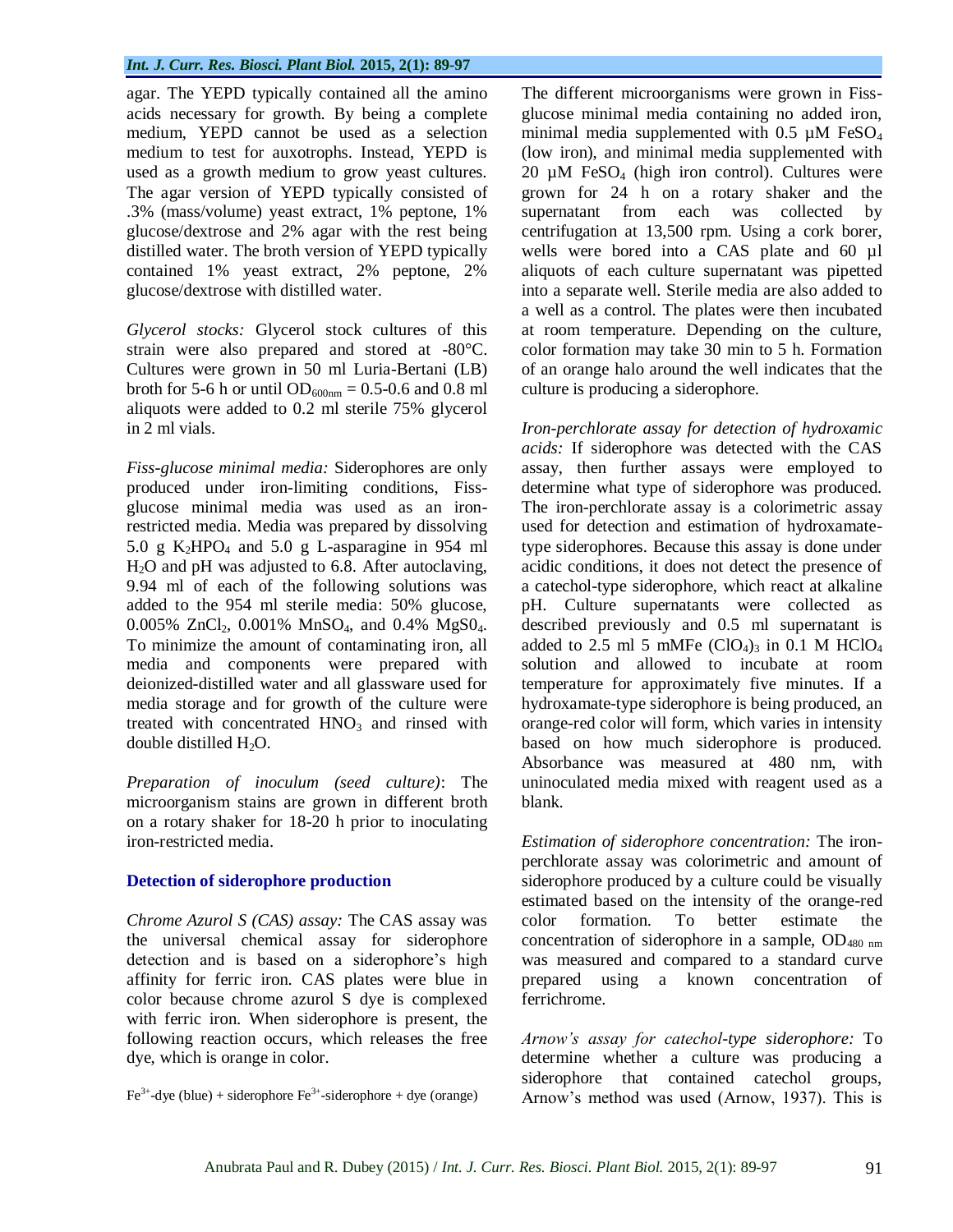also a colorimetric assay and can be used to estimate catechol concentration using a known catechol as a standard. The assay was performed by mixing the following in order: 1 ml culture supernatant, 1 ml 0.5 M HCl, 1 ml nitrite-molybdate reagent (prepared by dissolving 10 g sodium nitrite and 10 g sodium molybdate in 100 ml distilled  $H_2O$ ), and 1 ml 1 M NaOH. These were allowed to incubate for 5 min for the reaction to fully occur. Absorbance was measured at 500 nm with uninoculated media instead of supernatant used in the blank. Catechol groups can be detected because they form a yellow color in nitrous acid, which turns pink-red when excess sodium hydroxide is present. A control (either a culture grown in high iron or uninoculated media) remains colorless with the addition of reagents.

*Siderophore detection using thin layer chromatography (TLC):* Culture supernatant or concentrated samples of siderophore were spotted on Selecto Scientific  $10 \times 20$  silica gel plates and spots were allowed to dry. The plates were then run in an n-butanol: acetic acid:  $dH_2O$  (12:3:5) solvent system until the solvent front reaches the top of the plate. Plates were then dried and sprayed with 0.1 M FeCl<sub>3</sub> in  $0.1$  N HCl. The formation of a winecolored spot indicates a hydroxamate-type siderophore, while a dark gray spot indicates production of a catechol-type siderophore. Siderophores were separated on the basis of hydrophobicity using these plates.

#### **Effect of temperature on siderophore production**

The different microbial stains grown at 25-30°C might not be the optimal temperature for siderophore production, so, optimizing the temperature is essential step. Five 250 ml flasks were prepared with 50 ml modified Fiss-glucose minimal media and inoculated with *the microorganism stains* seed culture. The flasks were grown at different temperatures (10°C, 20°C, 308°C, 40°C and 50°C). After 24 h, growth was measured and siderophore production was estimated for each culture.

### **Purification of siderophore**

*Batch cultures:* In order to obtain enough purified siderophore for chemical characterization, large volumes of culture were grown in the optimized medium. Typically, 5-6 L of medium was prepared and each liter was inoculated with 10 ml seed inoculum. The cultures were grown for 24 h at 28°C on a rotary shaker. After incubation, the culture supernatant was collected by centrifuging at 7,000 rpm for 30 min. The supernatant was then acidified to pH 2.0 with 6 M HCl in order to make the siderophore less soluble in water.

*Spectral scan analysis:* A spectral scan (300-700 nm) was done on the purified siderophore to determine whether this hydroxamate-type siderophore was a dihydroxamate or trihydroxamate. Samples were prepared according to the Atkin"s method (Atkin et al., 1970), except that because a concentrated sample is used, only 20- 50 µl aliquot was used and the corresponding amount of double distilled  $H_2O$  is added to bring the sample volume to 0.5 ml. At an acidic pH, ferric dihydroxamates show an absorbance maximum in the range of 500-520 nm, while trihydroxamates show an absorbance maximum in the 420-440 nm range.

*Column chromatography:* Sephadex LH-20 column material separates compounds based on their hydrophobicity and was used for gel filtration to separate compounds based on molecular weight. It was prepared by suspending 50 g LH-20 in methanol and de-aerating with shaking for around 20 min. The material was then packed into a 50  $\times$ 1.5 cm column (packed to the top of the column) and was equilibrated with four bed volumes of methanol. The concentrated sample can then be loaded onto the column and eluted with methanol. Approximately 65 150-drop fractions were collected and were tested for their siderophore content using TLC plates. Fractions positive for siderophores was combined in a 100 ml boiling flask and evaporated to dryness using a rotary evaporator. The dried sample was then re-dissolved in  $\sim$ 3 ml double distilled  $H_2O$ . If the solution is cloudy, it can be syringe-filtered (0.45 µm pore size) into a 15 ml polypropylene tube. The sample was estimated using the iron-perchlorate assay and stored at  $20^{\circ}$ C.

*Preparation of samples for SDS-PAGE*: Two ml seed cultures of the microorganisms were used to inoculate 50 ml of modified Fiss-glucose media with no added iron and 50 ml of Fiss-glucose media with 20  $\mu$ M FeSo4 added. Cultures were grown for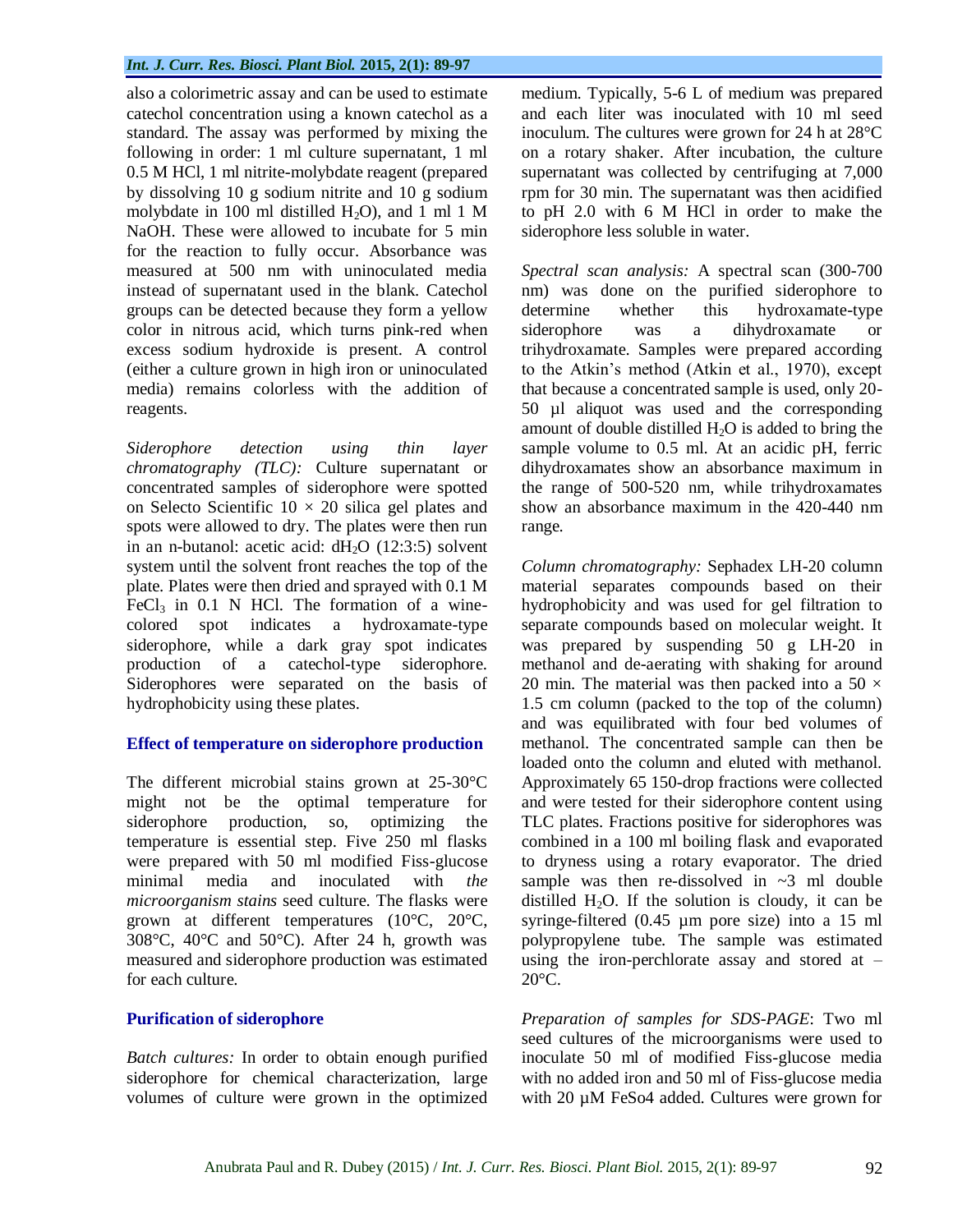24 h on a rotary shaker at 28°C. Cells were harvested by centrifugation at 7,000 rpm for 10 min and supernatant was discarded. Some of the whole cell pellet was saved and stored in an Eppendorf tube at –80°C. The remaining pellet was resuspended in 10 ml 10 mM Tris buffer (pH 8.0) and sonicated in an ice bath using a large probe (5- 0.7 second bursts of one minute with one minute pauses). Sonicated samples were centrifuged at 7,000 rpm for 10 min and the supernatant was poured into ultracentrifuge tubes. These were centrifuged at 30,000 rpm (Beckman 50.2Ti rotor) for 90 min and the resulting membrane pellets were stored at  $-20^{\circ}$ C.

*SDS-PAGE analysis of samples*: A 10% separating gel was prepared and ingredients were de-aerated for 10 min before addition of 10% ammonium persulfate solution that polymerizes the gel. The separating gel was pipetted into a gel-casting unit and was allowed to polymerize for 30 min. A stacking gel was prepared and was also de-aerated 10 min before adding 10% ammonium persulfate. This gel was pipetted on top of the solidified separating gel and a comb was placed. This gel was allowed to polymerize for 30 min and then the gel was placed into an electrophoresis unit. The upper and lower chambers were filled with tank buffer.

Whole cell pellets and membrane pellets were prepared by adding an equal volume of  $2 \times$  gel loading buffer  $(-20 \text{ µ})$  in an Eppendorf tube. Additionally, a protein molecular weight standard was prepared by adding 2 µl BioRad SDS-PAGE broad-range molecular size marker with 8  $\mu$ l of 2 $\times$ gel loading buffer. All samples were then placed in a boiling water bath for five minutes. Samples were loaded onto the gel (5 µl of whole cell pellets and standard and 15 µl of membrane pellets), and the gel was run at 30 milliamps per gel for approximately one hour or until the dye front reached the bottom of the gel. The gel was placed in Coomasie Blue Stain for 30 min, destained, and stored in 5% acetic acid.

*High Pressure Liquid Chromatography (HPLC):* The concentrated siderophore was further purified using a BioRad Biologic Duoflow HPLC system with a Waters 7.8 mm  $\times$  300 mm Novapak HR C<sub>18</sub> hydrophobic column as the stationary phase and deaerated, filtered double distilled  $H_2O$  and filtered 90% methanol as mobile phases. These were filtered using a Millipore filtration system with 0.45 µm membranes. The UV detector was set at 280 nm. The column was equilibrated with 3 bed volumes double distilled  $H_2O$  prior to use. Sample volume injected onto the column varied between 0.5 ml-1 ml. Several preliminary runs were made to determine the gradient at which the siderophore eluted from the column. Various programs were created to best separate the pure siderophore from impurities in the sample. A chromatogram was generated after each run and fractions showing peaks on chromatograms were tested for their siderophore content using TLC. After the entire sample had been run through HPLC, any fraction containing siderophore was pooled and concentrated using a rotary evaporator.

*Extraction of iron:* Siderophore solution and 5% (w/v) 8-quinolinol (8-hydroxyquinolone) in chloroform were combined in a 1:3 ratio in a 60 ml separating funnel. The solution was shaken vigorously, removing air periodically, and then layers were allowed to separate completely. The chloroform layer was on the bottom and was removed. This extraction process was repeated 3-4 times by adding fresh 5% w/v 8-quinolinol in chloroform, removing the bottom layer each time.

# **Results and discussion**

Many Gram-negative organisms are known to secrete siderophores under iron-limiting conditions, either in the environment or in an animal host in the case of pathogens. Siderophore-mediated iron transport has been studied in many organisms, but most of the research has been done using the iron transport systems of *E. coli.* It is known that many *Rhizobium species, Yeast species, Pseudomonas species, Azotobactor species* and *Bacillus species* produced siderophores. The agricultural importance of these organisms and the fact that linked to irondeficient soil affects many crops, there is a need to study the siderophore-mediated iron transport systems of this family in greater detail. The general mechanism of siderophore transport in these organisms, there are major differences in their transport system.

From *Rhizobium species,* yeast, *Pseudomonas species, Azotobactor species* and *Bacillus species* produced different unknown proteins which were accordingly present with different concentration (Table 1). The results showed that unknown protein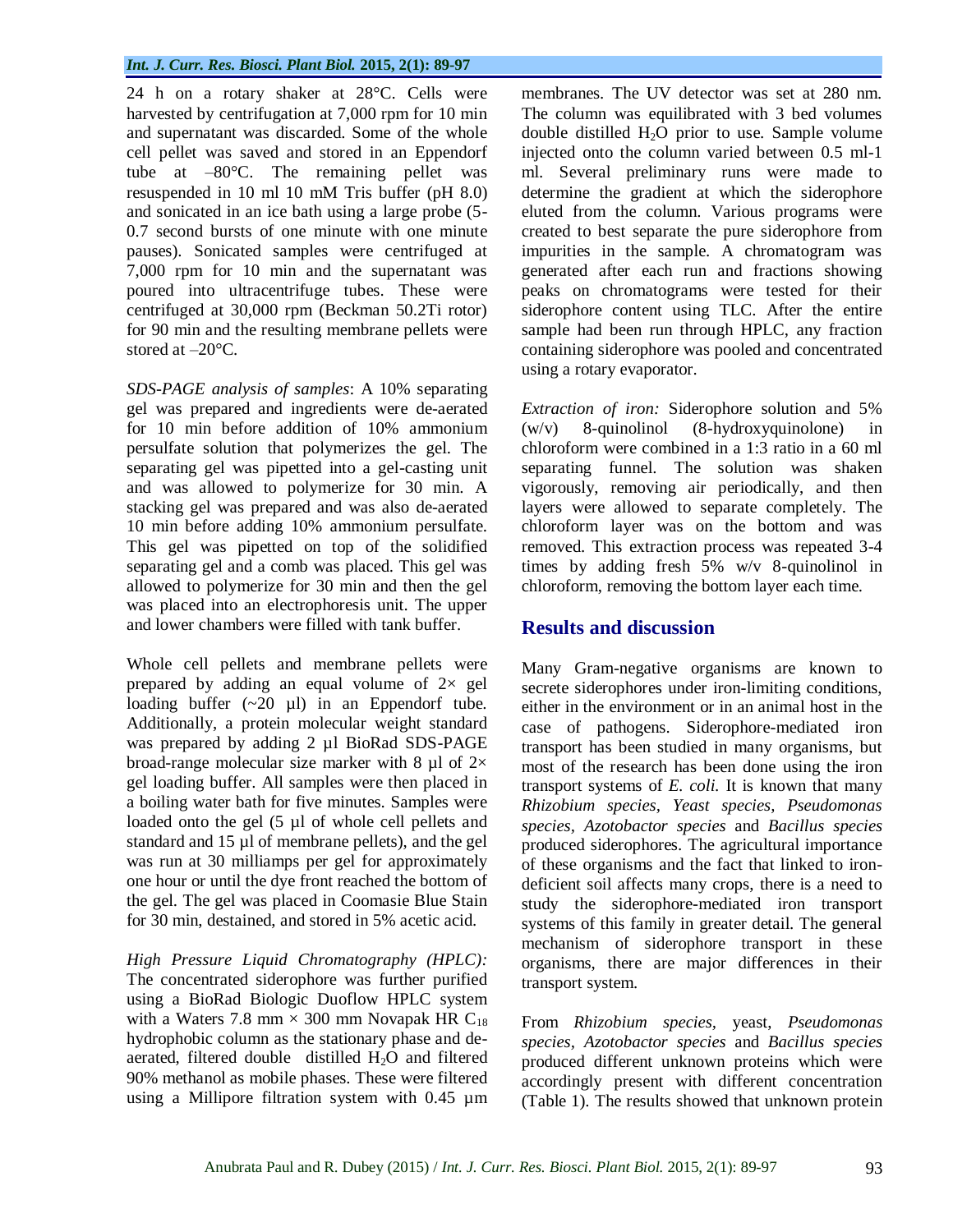was present in *Rhizobium sp*ecies with high concentration; low concentration protein was present in yeast (Table 2). Iron-perchlorate assay for detection of hydroxamic acids of different microorganisms detected that protein was present in *Bacillus species* with high concentration and low concentration protein was present in *Azotobactor species* (Fig. 1). The other microorganisms produced different concentration of siderophore protein.

| S.<br>N <sub>0</sub> | $0.D$ at $660$ nm<br><b>Bacillus species</b> | $0.D$ at $660$ nm<br><b>Yeast species</b> | <b>O.D</b> at 660 nm<br><b>Pseudomonas species</b> | <b>O.D.</b> at 660 nm<br><b>Rhizobium</b> species | $0.D$ at $660$ nm<br><b>Azotobactor</b><br>species |
|----------------------|----------------------------------------------|-------------------------------------------|----------------------------------------------------|---------------------------------------------------|----------------------------------------------------|
| 1.                   | 0.0                                          | 0.0                                       | 0.0                                                | 0.0                                               | 0.0                                                |
| 2.                   | 0.125                                        | 0.242                                     | 0.215                                              | 0.287                                             | 0.255                                              |
| 3.                   | 0.278                                        | 0.390                                     | 0.356                                              | 0.324                                             | 0.410                                              |
| 4.                   | 0.420                                        | 0.465                                     | 0.372                                              | 0.520                                             | 0.551                                              |
| 5.                   | 0.574                                        | 0.625                                     | 0.487                                              | 0.594                                             | 0.656                                              |
| 6.                   | 0.615                                        | 0.782                                     | 0.612                                              | 0.840                                             | 0.804                                              |
| 7.                   | 0.12                                         | 0.24                                      | 0.33                                               | 0.48                                              | 0.13                                               |

| Table 1. Protein estimation in different microorganisms. (Lowry's method). |  |  |  |  |  |  |  |
|----------------------------------------------------------------------------|--|--|--|--|--|--|--|
|----------------------------------------------------------------------------|--|--|--|--|--|--|--|

**Table 2. Arnow's assay for catechol-type siderophores produced by different microorganisms.**

|               |                                        | TOT CHICCHIOT C PO DEMON O PROTECTION PROGRAMMENT CHANGE OUT MOREOLOGIC |                                   |                                             |                                           |  |
|---------------|----------------------------------------|-------------------------------------------------------------------------|-----------------------------------|---------------------------------------------|-------------------------------------------|--|
| <b>S. No.</b> | <b>Bacillus sp.</b><br>(O.D at 500 nm) | <i>Yeast sp.</i> $(0.D at$<br>$500$ nm)                                 | Pseudomoas sp.<br>(O.D at 500 nm) | Rhizobium sp. (O.D<br>at $500 \text{ nm}$ ) | <b>Azotobactor sp.</b><br>(O.D at 500 nm) |  |
| 1.            | 0.0                                    | 0.0                                                                     | 0.0                               | 0.0                                         | 0.0                                       |  |
| 2.            | 0.14                                   | 0.01                                                                    | 0.03                              | 0.16                                        | 0.04                                      |  |
| 3.            | 0.27                                   | 0.04                                                                    | 0.04                              | 0.39                                        | 0.07                                      |  |
| 4.            | 0.37                                   | 0.07                                                                    | 0.08                              | 0.87                                        | 0.06                                      |  |
| 5.            | 0.43                                   | 0.12                                                                    | 0.10                              | 0.14                                        | 0.12                                      |  |
| 6.            | 0.59                                   | 0.21                                                                    | 0.22                              | 0.08                                        | 0.13                                      |  |
|               | 0.25                                   | 0.13                                                                    | 0.23                              | 0.48                                        | 0.07                                      |  |

The strains of microorganisms used in the study were found to produce a hydroxamate-type siderophore under iron-deficient conditions. This is determined through the iron-perchlorate assay and TLC. In iron-perchlorate assay for detection of hydroxamic acids, *Bacillus species* and *Pseudomonas species* showed appreciable results whereas, it was observed low in *Azotobactor species*.

Growth conditions were then optimized in order to achieve maximum siderophore production. Conditions that are optimized were media components, iron concentration in the media, and temperature. The results are given in Figs. 2, 3, 4 and 5. It has long been known that members of the some microorganism family prefer mannitol or maltose as a carbon source. Variations on the original Fiss-glucose minimal medium included these sugars, various nitrogen sources, and variations on the four Fiss components added to the media. After trying several media combinations, it was determined that Fiss-glucose minimal media supplemented with 1% maltose and 0.1%

 $(NH_4)_2SO_4$  had the greatest effect on hydroxamate production by these different microorganism. Cultures grown in this medium produced almost four times more siderophore than the cultures grown in the original medium. Iron concentration of a medium is also extremely important to how much siderophore a culture will produce, as siderophore production is directly regulated by iron concentration. The present study has shown that hydroxamate production was best in *Bacillus species*, and that siderophore production decreases in *Azotobacter species*. This was consistent with the optimum iron concentration for siderophore production of other microorganism.

Siderophore production was measured at various temperatures to determine the onset of siderophore production and the peak of production. The strains started producing siderophores at 20ºC and reached peak siderophore production at 30ºC-35ºC (Fig. 2). It was determined that the cultures grew best were *Rhizobium species* and *Azotobacter species* which produced maximum siderophore at 30°C, which is typical for this family. The siderophore production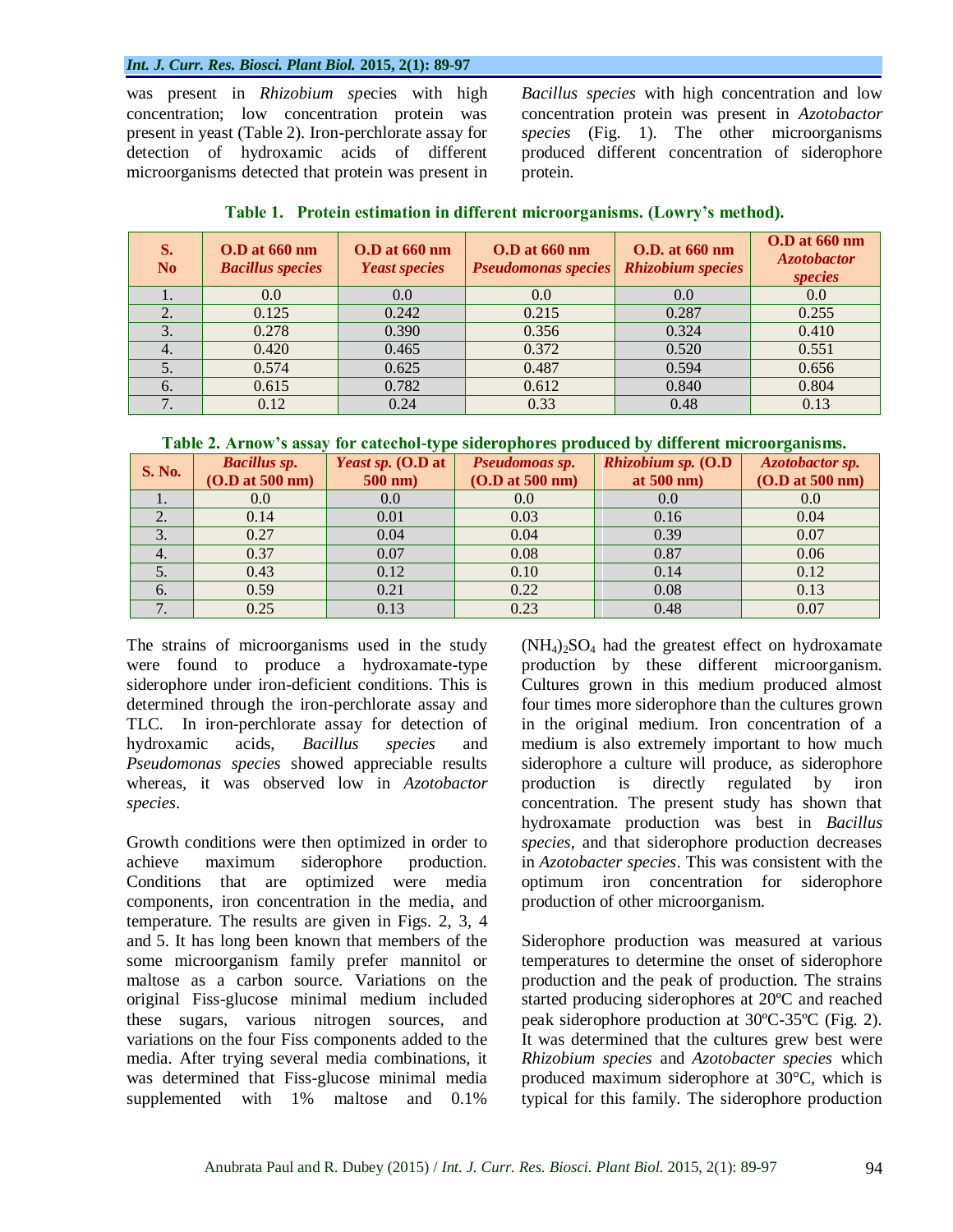was less at high temperatures in yeast. It has been reported that a bacterial culture can often grow equally well at two temperatures, but siderophore production may be much less at the higher temperature. This was the case for *Bacillus*, as growth was actually a little better at 37°C than  $24^{\circ}$ C, although the culture grown at  $24^{\circ}$ C produces almost twice as much siderophore. After all growth conditions had been standardized for microorganisms, siderophore production increased approximately 3.8 times over that produced at the original conditions. To estimate the molecular weight of different unknown protein of the different microorganisms, SDS PAGE was used. High molecular weight protein was present in *Bacillus species* and yeast and low molecular weight protein was present in *Azotobactor species*. Batch cultures of the different microorganisms were grown to isolate enough siderophore for chemical analyses. Purification of the hydroxamate-type siderophore included passing acidified supernatant through column, followed by passing the concentrated siderophore through a hydrophobic column and finally through HPLC. There were more iron siderophore in *Azotobactor species* and *Rhizobium species* and less in *Pseudomonas species*; more production of catechol was in *Bacillus species*. After each stage of purification, siderophore content was estimated to determine how much siderophore was lost at each step. Less siderophore was lost during purification in an iron-complexed form, most likely because it is more stable in this form, which has also been noted for other hydroxamate-type siderophores.

#### **Fig. 1: Iron-perchlorate assay for detection of hydroxamic acids of different microorganisms.**



**Fig. 2: Effect of temperature on siderophore production of different microorganisms.**



Hydroxamate-type siderophores contain a carboxyl group attached to adjacent nitrogen, which chelates ferric iron. An example of this type is ferrichrome, a fungal siderophore produced by *Ustilago sphaerogena* (Emery, 1971). Hydroxamates are generally more complex structurally and are also considered more hydrophilic in nature. In addition to these classes, a miscellaneous class of siderophores has also been established. Siderophores belonging to this class may contain both catechol and hydroxamate groups, which is the case for heterobactin and is produced by *Rhodococcus erythropolis* and other groups responsible for iron chelation. The binding capabilities vary depending on the siderophore; enterobactin has a stability constant (Kf) of  $10^{52}$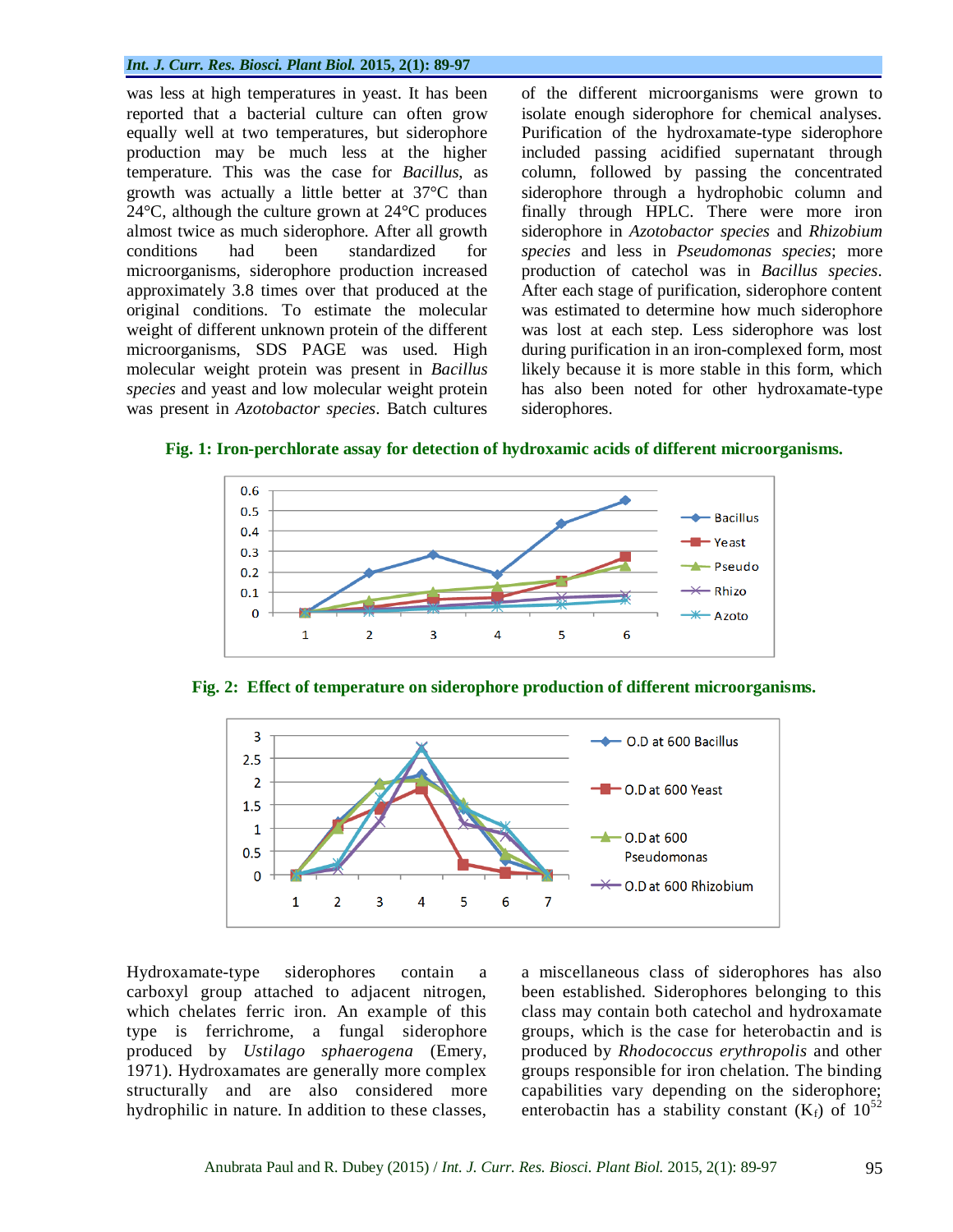for ferric iron, while ferrichrome exhibits a  $K_f$  of 10<sup>29</sup>. Several assays have been developed to detect the presence of siderophore as well as to determine the chemical type of siderophore produced by a microorganism. Siderophores are secondary metabolites and are assembled by nonribosomal cytoplasmic peptide synthases. Currently little is known about siderophore excretion. One 43 kDa inner membrane protein thought to be involved in enterobactin secretion, *entS*, has been described and shows some homology to known export pumps, such as TetA that exports tetracycline. The gene, *entS,* which codes for this protein is found in the region of genes required for enterobactin synthesis and mutant strains that produce defective *entS* secrete much less intact enterobactin than the wild-type (Sprencelet al., 2000; Carran et al., 2001; Vellore, 2001; Furrer et al., 2002; Chakraborty et al., 2003; Raymond et al., 2003).

**Fig. 3: Thin Layer Chromatography (TLC) analysis of different microorganisms.**





**Fig. 4: Estimation of siderophore concentration of different microorganisms.**





Spectral scans (300-700 nm) indicate whether a dihydroxamate or a trihydroxamate- type siderophore is present. Spectral scans of the purified siderophore isolated from the different microorganisms in the present study showed that both were dihydroxamate-type siderophores, but